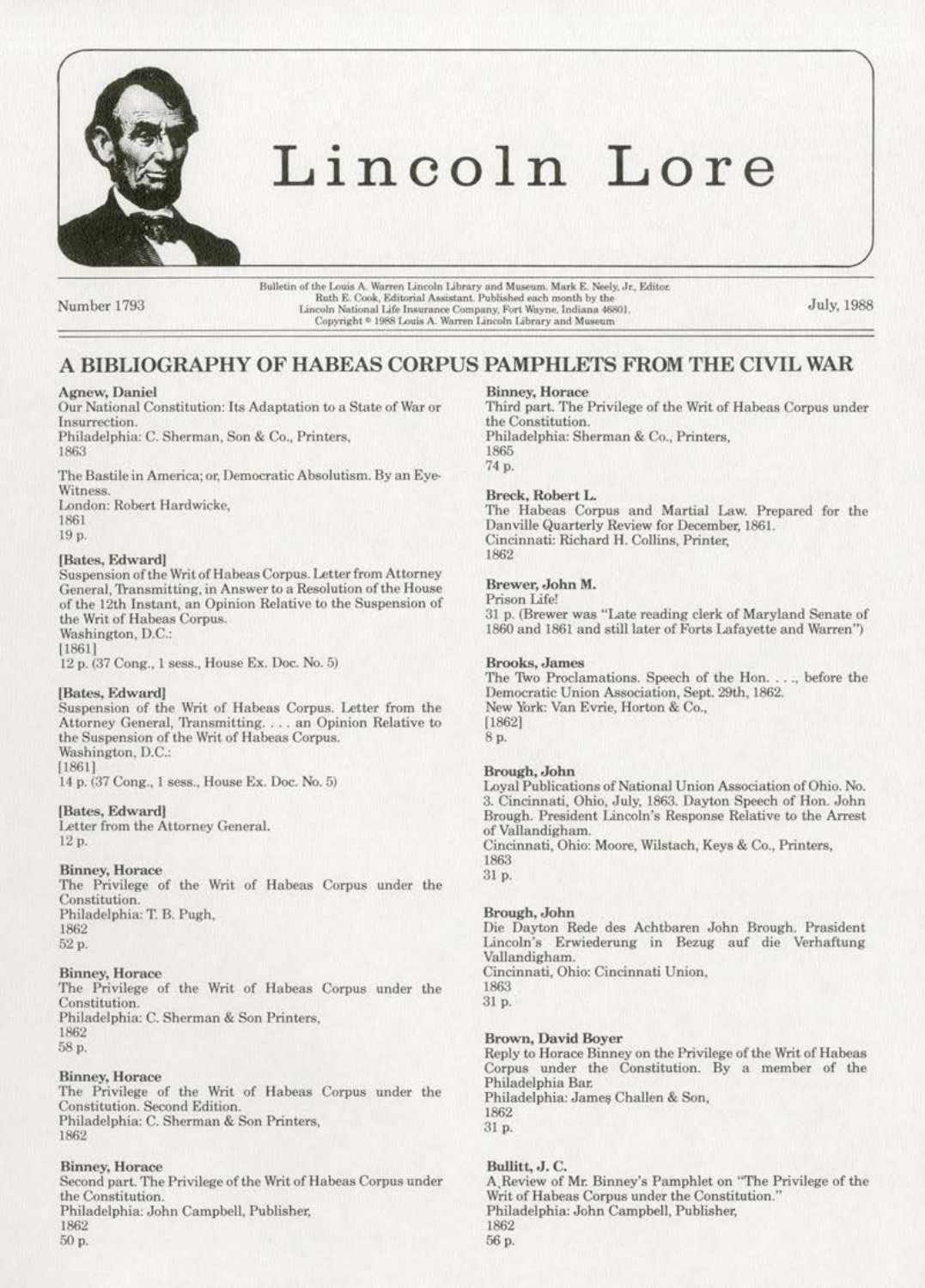# Carroll, Anna Ella

War Powers of the General Government: Who made the War? The Right to Suspend the Writ of Habeas Corpus, &e., &c. Washington: H. Polkinton, 1861

#### Carroll, Anna Ella

Reply to the Speech of Hon. J. C. Breckenridge, Delivered in the United States Senate, July 16, 1861, and in Defence of the President's War Measures. Suspension of the Writ of Habeas Corpus, &c., &c. Washington: H. Polkinton,

1861

# Cloud, D. C. and John H. Power

The Powers of the President of the United States in Times of **War.** 

Muscatine, Iowa: Daily Journal,

1863

31 p.

Correspondence in Relation to the Public Meeting at Albany, N.Y.

9p.

# **Cromwell, Sidney**

Political Opinions in 1776 and 1863: A Letter to a Victim of Arbitrary Arrests and "American Bastiles".<br>New York: Anson D. F. Randolph, 1863

# Curtin, Andrew Gregg

Message of A. G. Curtin, Governor of Pennsylvania, Relative to Military Arrests, February 12, 1863. 1863

4 p.

### **Curtis, Benjamin Robbins**

**Executive Power.** Boston: Little, Brown and Company, 1862 29p.

# Curtis, Benjamin Robbins

**Executive Power.**  Cambridge: Printed by H. 0. Houghton, 1862 29p.

#### **Curtis. Benjamin Robbins**

**Executive Power. Boston: Litt1c, Brown and Company,**  1862  $vii$ , 31 **p.** 

# Curtis, Benjamin Robbins

**Executive Power. Boston, Uttle, Brown and Company,**  1862

**viii,34 p.** 

# Davis, Henry Winter

The Southern Rebellion and the Constitutional Powers of the Republic for its Suppression. New York: E. D. Baker,

1862

# (Pulpit & Rostrum, No. 24.)

# Duff, Andrew D.

Footprints of Despotism, or the Analogy between Lincoln and Other 'JYrants. Speech of Hon .... , of Benton, lllinois, before **a Democratic Mass Meeting, at Marion, WlJiiamson County.**  Ill., May 28th, A.D. 1864. Benton [111inois): Standard Office PrinL,

1864 20pp.

# [Ellis, Charles Mayo]

The Power of the Commander•in·Chiefto Declare Martial Law, and Decree Emancipation. As shown from B. R Curtis. By Libertas. Boston: A. Williams & Co., 1862

# Gardner, Oaniel

A Treatise on the Law of the American Rebellion and our true **Policy, Domestic and Foreign. Author of Gardner's Institutes**  of International, Inter-State and American Public Law, and Member of the New York Bar.

**New York: John W. Amerman, Printer,** 

1862 20p.

#### Griswold, S. 0.

Speech on the Resolutions Relative to the Suspension of the Writ of Babeas Corpus and Arrest of Disloyal Persons. **Delivered in the Ohio House of Representatives, January 29.**  1863.

# 7 p.

# [Gross, Charles T. (or Heebner)]

A Reply to Horace Binney's Pamphlet on the Habeas Corpus. Philadelphia:

1862 40 p.

**Habeas Corpus. Facts, and Authorities on the Suspension of**  the Privilege of the Writ of Habeas Corpus. 20 p. (cited in Bartlett)

#### (Hall. Nathan K.J

Judge N. K. Hall, of the United Stetes District Court for the Northern District of New York a Habeas Corpus, in the Case **of Rev. Judson D. Benedict; and Documents and Statements**  of Facts Relating Thereto.

Buffalo, New York: Joseph Warren & Co., Printers, Courier Office, 1862

34 p. (Bartlett probably misquoted the title)

# Hall, Nathan K.

Judge N. K. Hall, of the United States District Court for the Northern District of New York, a Habeas Corpus, in the Case of Rev. Judson Benedict; and Documents and Statements of Pacts Relating Thereto. New York: Argus Office,

1862

15 p. (Bartlett probably misquoted the title)

#### [Hall, Nathan K.]

Opinion of Judge N. K. Hall, ofthe United States District Court **for the Northern District of New York, on Habeas Corpus in**  the Case of Rev. Judson D. Benedict, and Documents and Statement of Facts Relating Thereto. With Notes and Additional Authorities; with an Appendix, Containing a Collection of Authorities and Many Useful Suggestions Upon the Subject of Martial Law, and the Exercise of Arbitrary Power.

Buffalo, New York: Joseph Warren & Co., Printers. Courier Office,

1863 110 p.

# Harding, Aaron

Speech of Hon. A. Harding, of Ky., on the President's Two Proclamations and the Two Rebellions. Delivered in the House of Representatives, in Congress, on the 21st of January, 1863. Washington, D.C.: M'Gill & Witherow, Printers,

1863 15p.

# Havens, J. S.

The Usurpations of the Federal Government: Speech of . . ., of Suffolk, on the Resolutions of Judge Dean to Raise a Select Committee to Investigate the Subject of Arbitrary Arrests and the Suspension of the Writ of Habeas Corpus. 1863

8p.

# [Heermans, J.J

War Power of the President - Summary Imprisonment -Habeas Corpus.

New York: 1863

10 p. (Loyal Publication Society . . . [Pamphlets] no. 32)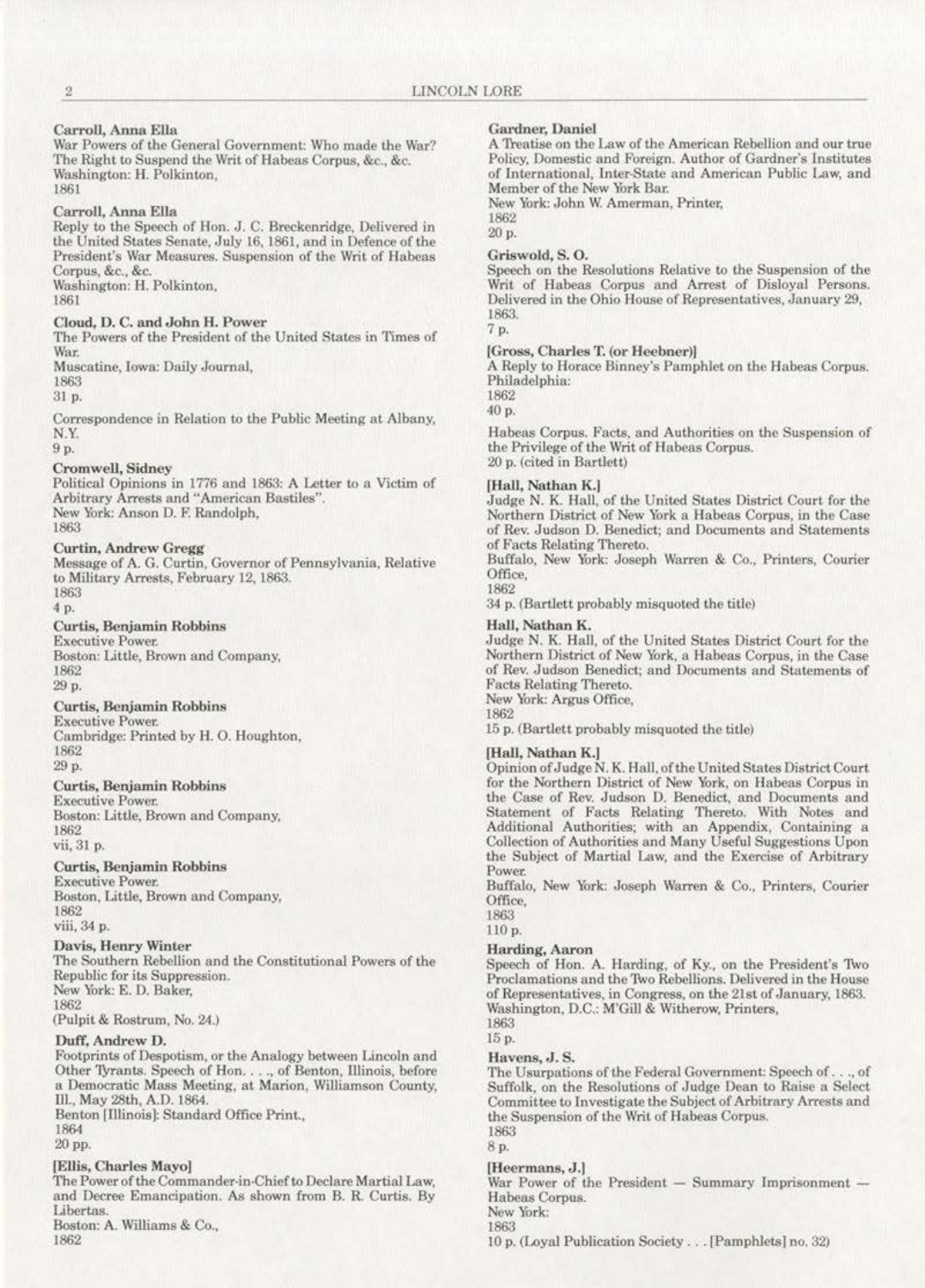# **Ingersoll**, Charles

An Undelivered Speech on Executive Arrests. Philadelphia: 1862 vi, 98 p.

# Ingersoll, Edward

Personal Liberty and Martial Law. A Review of Some Pamphlets of the Day. Philadelphia: 1862

# Jackson, Tatlow

Authorities Cited Antagonistic to Horace Binney's Conclusions on the Writ of Habeas Corpus. Philadelphia: John Campbell, Bookseller, 1862 8 p.

# Jackson, Tatlow

Martial Law: What Is It and Who Can Declare It? Philadelphia: John Campbell, Bookseller, 1862 19 p.

# [Johnson, James F.]

The Suspending Power and the Writ of Habeas Corpus. Philadelphia: John Campbell, Bookseller, 1862 48 p.

[Kennedy, William (?)]<br>The Habeas Corpus. The Benefit of the Writ of Habeas Corpus Is Naturally Suspended until Granted, and the Suspension Is Lawful until Made Unlawful. 6.p.

# [Kennedy, Wm. M. (or John T.?)]

The Privilege of the Writ of Habeas Corpus under the Constitution of the United States: In What It consists. How It Is Allowed. How It Is Suspended. It Is the Regulation of the Law, not the Authorization of an Exercise of Legislative Power. Philadelphia: John Campbell, Bookseller, 1862

16 p.

# [Leavitt, Joshua]

Decision of Judge Leavitt, of Ohio, in the Vallandigham Habeas Corpus Case. Philadelphia: 1863

16 p.

# Lincoln, Abraham

Is the President of the United States Violating the Constitution in Making Arrests? Hear the President's Answer.  $[1863]$ 16 p.

# Lincoln, Abraham

President Lincoln on Vallandigham and "Arbitrary Arrests" (The Tribune War Tracts, No. 5) New York:]  $[1863]$ 4 p.

# Lincoln, Abraham

President Lincoln's Reasons for Arresting Vallandigham.  $[1863]$ 

# 12 p.

# Lincoln, Abraham

President Lincoln's Views: An Important Letter on the Principles Involved in the Vallandigham Case. Correspondence in Relation to the Democratic Meeting, at Albany, N.Y. Philadelphia: King & Baird, Printers, 1863

16 p. (Cover title: The Truth from an Honest Man. The Letter of the President)

### Lincoln, Abraham

True Democracy. President Lincoln's Reply to the Albany<br>"Vallandigham" Resolutions. Able and Interesting Discussion. Letter of the Albany Committee to the President. New York: Ferris & Pratt, printers,] [1863] 8 p.

Military Despotism! Suspension of Habeas Corpus! Curses Coming Home to Roost. New York: 1863 (Loyal Publication Society, No. 20.)

Mr. Lincoln's Arbitrary Arrests: The Acts Which the Baltimore Platform Approves (Document No. 13, Sold at 13 Park Row, and at all Democratic Newspaper Offices) New York:  $[1864]$ 

24 p.

#### Montgomery, John T.

The Writ of Habeas Corpus and Mr. Binney. [Philadelphia:]  $[1862]$ 35 p.

# Montgomery, John T.

The Writ of Habeas Corpus and Mr. Binney. Second Edition. Philadelphia: John Campbell, Bookseller, 1862

20 р.

#### [Myers, Isaac]

Presidential Power over Personal Liberty. A Review of Horace Binney's Essay on the Writ of Habeas Corpus. Imprinted for the Author.

1862 94 p.

#### Nicholas, S.S.

A Review of the Argument of President Lincoln and Attorney General Bates in Favor of the Presidential Power to Suspend the Privilege of the Writ of Habeas Corpus. Louisville, Kentucky: Bradley & Gilbert, 1861

38 p. (Monaghan notes a variant with 8 more pages)

#### Nicholas, S. S.

Habeas Corpus. A Response to Mr. Binney. Louisville, Kentucky: Bradley & Gilbert, 1862 20 p.

# Nicholas, S. S.

Habeas Corpus. The Law of War and Confiscation. Louisville, Kentucky: Bradley & Gilbert, 1862

29 p.

# Nicholas, S. S.

Martial Law. Part of a Pamphlet Published in 1842. Louisville, Kentucky: Bradley & Gilbert, 1861 16 p.

# Nicholas, S. S.

Martial Law. Part of a Pamphlet First Published in 1842 over the Signature of a Kentuckian. Philadelphia: John Campbell, Bookseller, 1862 31 p.

#### Parker, Joel

Habeas Corpus and Martial Law: A Review of the Opinion of Chief Justice Taney, in the Case of John Merryman. Second Edition. Philadelphia: John Campbell, Bookseller, 1862